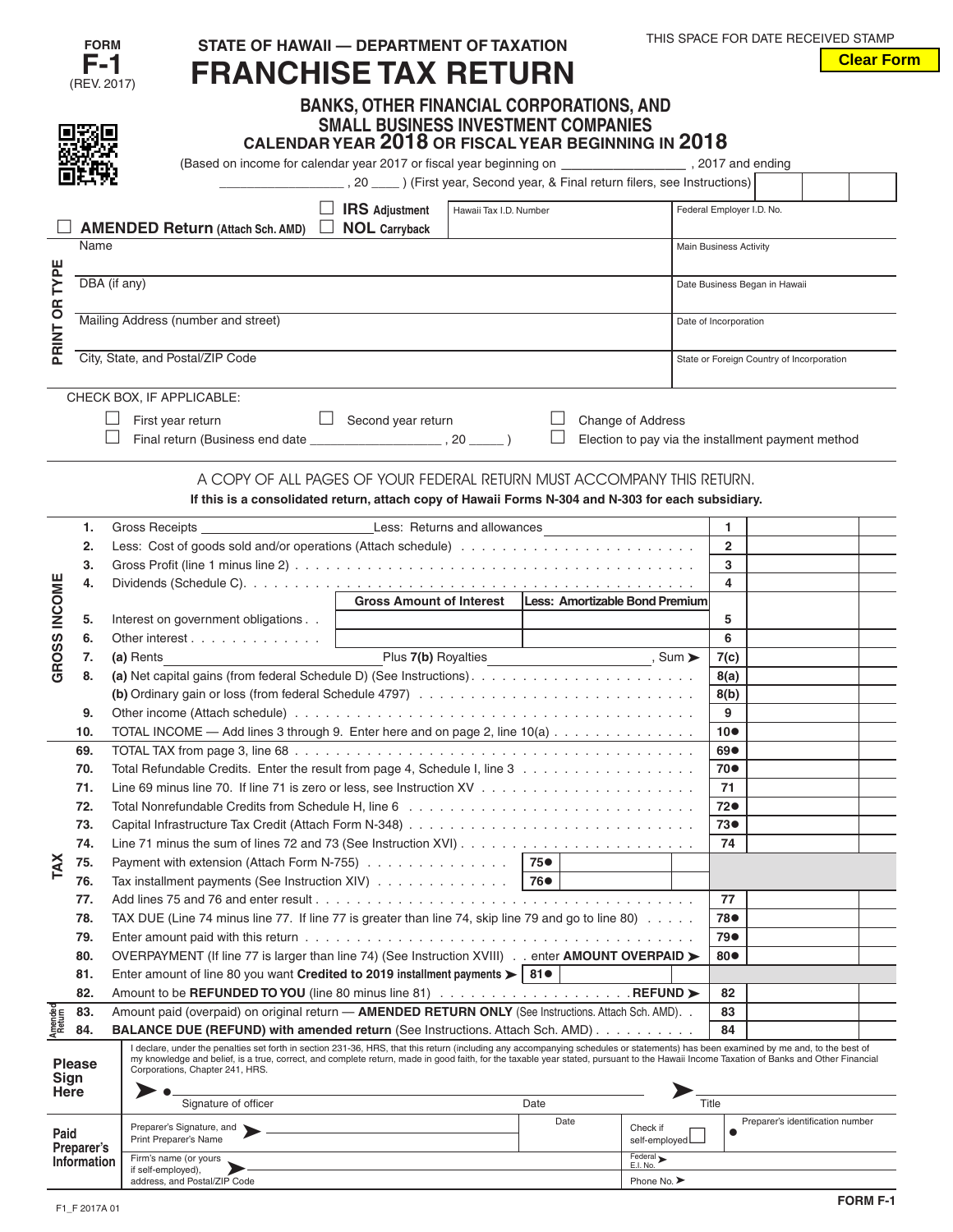回說回

**Name as shown on return Federal Employer Identification Number** 

| 10.  |                                                                                                                   | 10(a)       |  |
|------|-------------------------------------------------------------------------------------------------------------------|-------------|--|
|      | <b>DEDUCTIONS</b>                                                                                                 |             |  |
| 11.  |                                                                                                                   | 11          |  |
| 12.  |                                                                                                                   | 12          |  |
| 13.  |                                                                                                                   | 13          |  |
| 14.  | Plus 14(b) Rents_____________________, Sum ➤                                                                      | 14(c)       |  |
| 15.  | (a) Taxes (Attach schedule)<br>Plus 15(b) Interest Number 2012 3 Sum >                                            | 15(c)       |  |
| 16.  |                                                                                                                   | 16          |  |
| 17.  |                                                                                                                   | 17          |  |
| 18.  |                                                                                                                   | 18          |  |
| 19.  |                                                                                                                   | 19          |  |
| 20.  |                                                                                                                   | 20          |  |
| 21.  | Amounts contributed under: (a) Pension, profit-sharing, stock bonus, annuity plans (Attach schedule)              | 21(a)       |  |
|      | (b) Other employee benefit plans (Attach schedule) $\ldots$ ,                                                     | 21(b)       |  |
| 22.  |                                                                                                                   | 22          |  |
| 23.  |                                                                                                                   | $23\bullet$ |  |
| 24.  |                                                                                                                   | 24          |  |
|      | <b>STATE ADJUSTMENTS</b>                                                                                          |             |  |
| ADD: |                                                                                                                   |             |  |
| 25.  |                                                                                                                   | 25          |  |
| 26.  | (a) Interest on obligations of the United States or its possessions or on securities issued under an              |             |  |
|      |                                                                                                                   | 26(a)       |  |
|      | (b) Interest on state, territorial, municipal, county, or other bonds or securities, including Hawaiian issues,   |             |  |
|      |                                                                                                                   | 26(b)       |  |
| 27.  | Amount of deduction for bad debts taken on line $14(a)$ . (See Instructions IV(b) and VII) $\ldots \ldots \ldots$ | 27          |  |
| 28.  | Other additions required by law — submit schedule. (See Instruction $\mathsf{IV}(b)$ )                            | 28          |  |
| 29.  |                                                                                                                   | 29          |  |

| 29.            | 29                                                                                               |    |  |  |     |  |
|----------------|--------------------------------------------------------------------------------------------------|----|--|--|-----|--|
| <b>DEDUCT:</b> |                                                                                                  |    |  |  |     |  |
| 30.            | Entire dividends as reported on page 1, line 4                                                   | 30 |  |  |     |  |
| 31.            | Bad debt deduction allowed by section 241-4(b)(3), HRS. (See Instruction VII(c))                 | 31 |  |  |     |  |
| 32.            | Other deductions authorized by law — submit schedule. (See Instructions VI(b) and $X(b)$ ) 32    |    |  |  |     |  |
| 33.            |                                                                                                  |    |  |  | 33  |  |
| 34.            |                                                                                                  |    |  |  | -34 |  |
|                | Note: If you do not need to apportion your income, skip lines 35 through 56, enter the amount on |    |  |  |     |  |

 **line 34 on line 57, and continue with line 58. Otherwise, continue with line 35.**

## **ADJUSTMENTS TO ARRIVE AT APPORTIONABLE BUSINESS INCOME SUBJECT TO TAX**

| <b>DEDUCT:</b> |                                                                                                    |      |  |    |  |
|----------------|----------------------------------------------------------------------------------------------------|------|--|----|--|
| 35.            | Nonbusiness dividends included on page 1, line 4, and included                                     |      |  |    |  |
|                | on line 24 above $\ldots \ldots \ldots \ldots \ldots \ldots \ldots \ldots \ldots$                  | 35   |  |    |  |
| 36.            |                                                                                                    | 36   |  |    |  |
| 37.            | Royalties from nonbusiness assets (Attach schedule)                                                | 37   |  |    |  |
| 38.            | Net profit from nonbusiness rental property                                                        | 38   |  |    |  |
| 39.            | Net gain from nonbusiness assets (Attach schedule)                                                 | 39   |  |    |  |
| 40.            |                                                                                                    | 40   |  |    |  |
| 41.            |                                                                                                    |      |  | 41 |  |
| 42.            |                                                                                                    |      |  | 42 |  |
| ADD:           |                                                                                                    |      |  |    |  |
| 43.            | Net loss from nonbusiness rental property                                                          | 43   |  |    |  |
| 44.            | Net loss from nonbusiness assets (Attach schedule).                                                | l 44 |  |    |  |
| 45.            |                                                                                                    |      |  | 45 |  |
| 46.            | Business income from sources within and without Hawaii (line 42 plus line 45)                      | 46   |  |    |  |
| 47.            | Allocate __________% (from Schedule P, line 8), as apportionable income attributable to Hawaii and |      |  |    |  |
|                |                                                                                                    | 47   |  |    |  |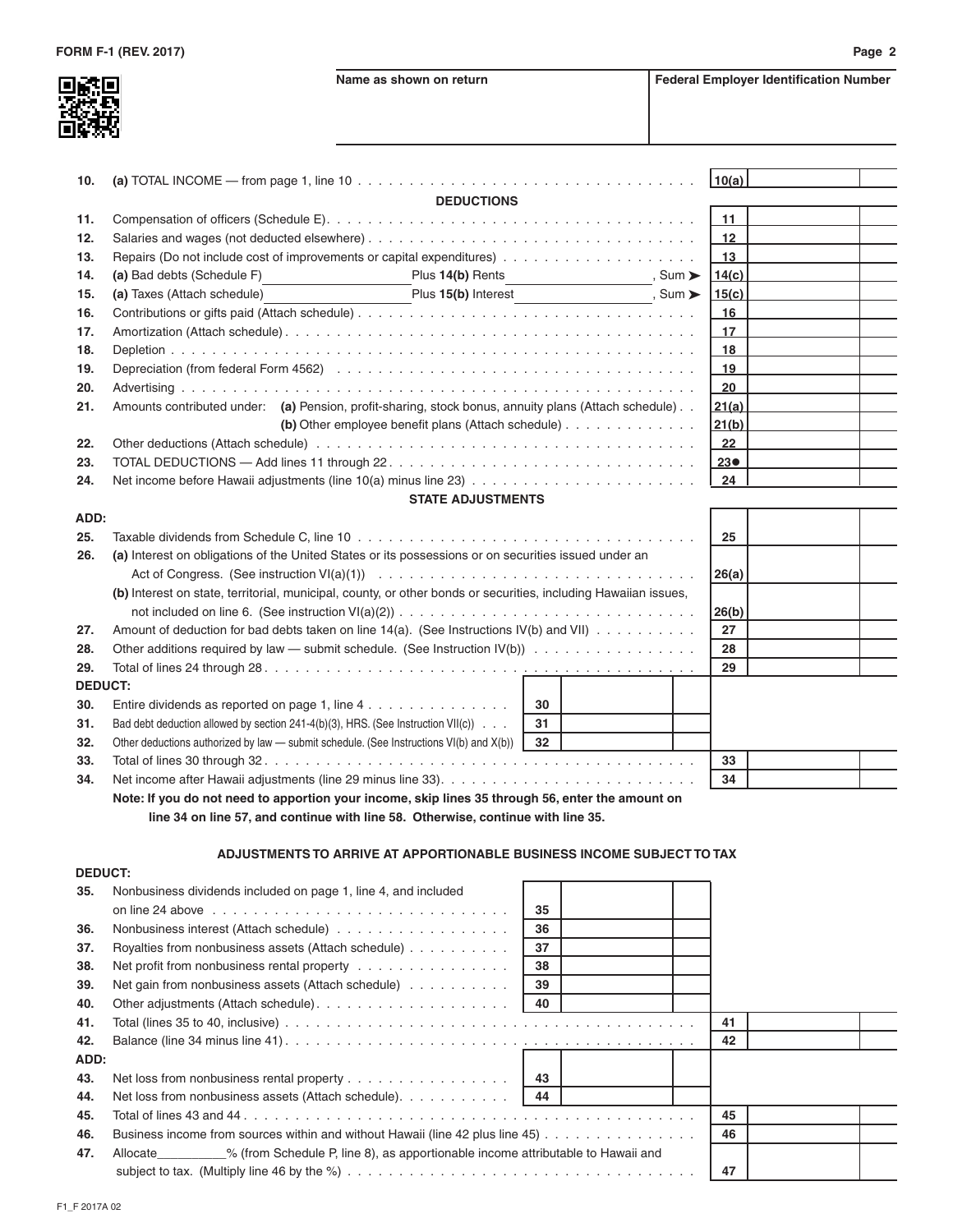回乳回

**Name as shown on return Federal Employer Identification Number** 

| 48. | Enter the portion of the amount on line 47 that is ordinary income. $\ldots \ldots \ldots \ldots \ldots \ldots \ldots \ldots$         |                                                                                                      |                                                                                                              | 48    |                        |  |
|-----|---------------------------------------------------------------------------------------------------------------------------------------|------------------------------------------------------------------------------------------------------|--------------------------------------------------------------------------------------------------------------|-------|------------------------|--|
| 49. | Enter the portion of the amount on line 47 that is net capital gain. Also, enter on line 60                                           |                                                                                                      |                                                                                                              | 49    |                        |  |
| 50. | Total (lines 48 and 49). This total must be equal to the amount on line 47. $\ldots$ , $\ldots$ , $\ldots$ , $\ldots$ , $\ldots$      |                                                                                                      |                                                                                                              | 50    |                        |  |
|     | INCOME WHOLLY ATTRIBUTABLE TO HAWAII SUBJECT TO TAX                                                                                   |                                                                                                      |                                                                                                              |       |                        |  |
| 51. | Gain (or loss) from sale of real estate and other tangible assets located in Hawaii                                                   | 51                                                                                                   |                                                                                                              |       |                        |  |
| 52. | Royalties from property located in Hawaii                                                                                             | 52                                                                                                   |                                                                                                              |       |                        |  |
| 53. | Net profit (or loss) from nonbusiness rental property within Hawaii                                                                   | 53                                                                                                   |                                                                                                              |       |                        |  |
| 54. | Net gain from sale of nonbusiness assets located in or having tax<br>situs in Hawaii:                                                 |                                                                                                      |                                                                                                              |       |                        |  |
|     | (a) Net short-term capital gain $\ldots \ldots \ldots \ldots \ldots \ldots \ldots \ldots$                                             | 54(a)                                                                                                |                                                                                                              |       |                        |  |
|     | (b) Net capital gain attributable to Hawaii. (This amount, if any, also                                                               |                                                                                                      |                                                                                                              |       |                        |  |
|     |                                                                                                                                       | 54(b)                                                                                                |                                                                                                              |       |                        |  |
|     | (c) Net gain (or loss) from sale or exchange of property other than                                                                   | 54(c)                                                                                                |                                                                                                              |       |                        |  |
| 55. | Income from intangible personal property. Include entire income                                                                       |                                                                                                      |                                                                                                              |       |                        |  |
|     | (or loss) of intangibles which, because of domicile of the corporation                                                                |                                                                                                      |                                                                                                              |       |                        |  |
|     | or business situs of intangibles, are located in Hawaii. Add back                                                                     |                                                                                                      |                                                                                                              |       |                        |  |
|     | Hawaii allocated, nonbusiness income and dividends.                                                                                   |                                                                                                      |                                                                                                              |       |                        |  |
|     | (a) Dividends included on line 35 above (Attach schedule).                                                                            | 55(a)                                                                                                |                                                                                                              |       |                        |  |
|     |                                                                                                                                       | 55(b)                                                                                                |                                                                                                              |       |                        |  |
|     | (c) All other income from intangibles (Attach schedule) $\ldots$                                                                      | 55(c)                                                                                                |                                                                                                              |       |                        |  |
| 56. |                                                                                                                                       |                                                                                                      |                                                                                                              | 56    |                        |  |
| 57. | Total of lines 47 and 56 (or the amount from line 34 if you did not need to apportion your income)                                    |                                                                                                      |                                                                                                              | 57    |                        |  |
| 58. |                                                                                                                                       |                                                                                                      |                                                                                                              | 58●   |                        |  |
| 59. |                                                                                                                                       |                                                                                                      |                                                                                                              | 59    |                        |  |
|     | <b>TAX COMPUTATION</b>                                                                                                                |                                                                                                      |                                                                                                              |       |                        |  |
| 60. | Enter the amount of net capital gains as shown on page 1, line $8(a)$ . (If you apportioned your income,                              |                                                                                                      |                                                                                                              |       |                        |  |
|     |                                                                                                                                       |                                                                                                      |                                                                                                              | 60    |                        |  |
| 61. |                                                                                                                                       |                                                                                                      |                                                                                                              | 61    |                        |  |
| 62. |                                                                                                                                       |                                                                                                      |                                                                                                              | 62(a) |                        |  |
|     | (b) Tax on net income $-7.92\%$ of amount on line 61 $\dots \dots \dots \dots \dots \dots \dots \dots \dots \dots \dots \dots$        |                                                                                                      |                                                                                                              | 62(b) |                        |  |
|     |                                                                                                                                       |                                                                                                      |                                                                                                              | 62(c) |                        |  |
|     | (d) Using the 7.92% rate, compute tax on all taxable income using amount from line 59                                                 |                                                                                                      |                                                                                                              | 62(d) |                        |  |
| 63. | Total tax (enter lesser of line 62(c) or 62(d)) $\ldots \ldots \ldots \ldots \ldots \ldots \ldots \ldots \ldots \ldots \ldots \ldots$ |                                                                                                      |                                                                                                              | 63    |                        |  |
| 64. | Recapture of Capital Goods Excise Tax Credit from Form N-312, Part II                                                                 | 64                                                                                                   |                                                                                                              |       |                        |  |
| 65. | Recapture of Low-Income Housing Tax Credit from Form N-586, Part III                                                                  | 65                                                                                                   |                                                                                                              |       |                        |  |
| 66. | Recapture of Capital Infrastructure Tax Credit from Form N-348, Part IV                                                               | 66                                                                                                   |                                                                                                              |       |                        |  |
| 67. |                                                                                                                                       |                                                                                                      |                                                                                                              | 67    |                        |  |
| 68. | Total tax (Add lines 63 and 67). Enter here and on page 1, line 69 $\dots$ $\blacktriangleright$                                      |                                                                                                      |                                                                                                              | 68    |                        |  |
|     | <b>Schedule C</b><br><b>INCOME FROM DIVIDENDS (Classified for Hawaii Purposes)</b>                                                    |                                                                                                      |                                                                                                              |       |                        |  |
|     | 2. National Banking<br>1. Name of declaring corporation<br>Associations                                                               | 3. Received from an<br>affiliate (including foreign)<br>as IRC section 243(b)<br>qualifying dividend | 4. Received by a small<br>business investment co.<br>operating under Small<br><b>Business Investment Act</b> |       | 5. All other dividends |  |
|     |                                                                                                                                       |                                                                                                      |                                                                                                              |       |                        |  |
|     |                                                                                                                                       |                                                                                                      |                                                                                                              |       |                        |  |
|     |                                                                                                                                       |                                                                                                      |                                                                                                              |       |                        |  |
|     |                                                                                                                                       |                                                                                                      |                                                                                                              |       |                        |  |
|     |                                                                                                                                       |                                                                                                      |                                                                                                              |       |                        |  |

**10.** Total taxable dividends (Add lines 8 and 9). Enter here and on page 2, line 25